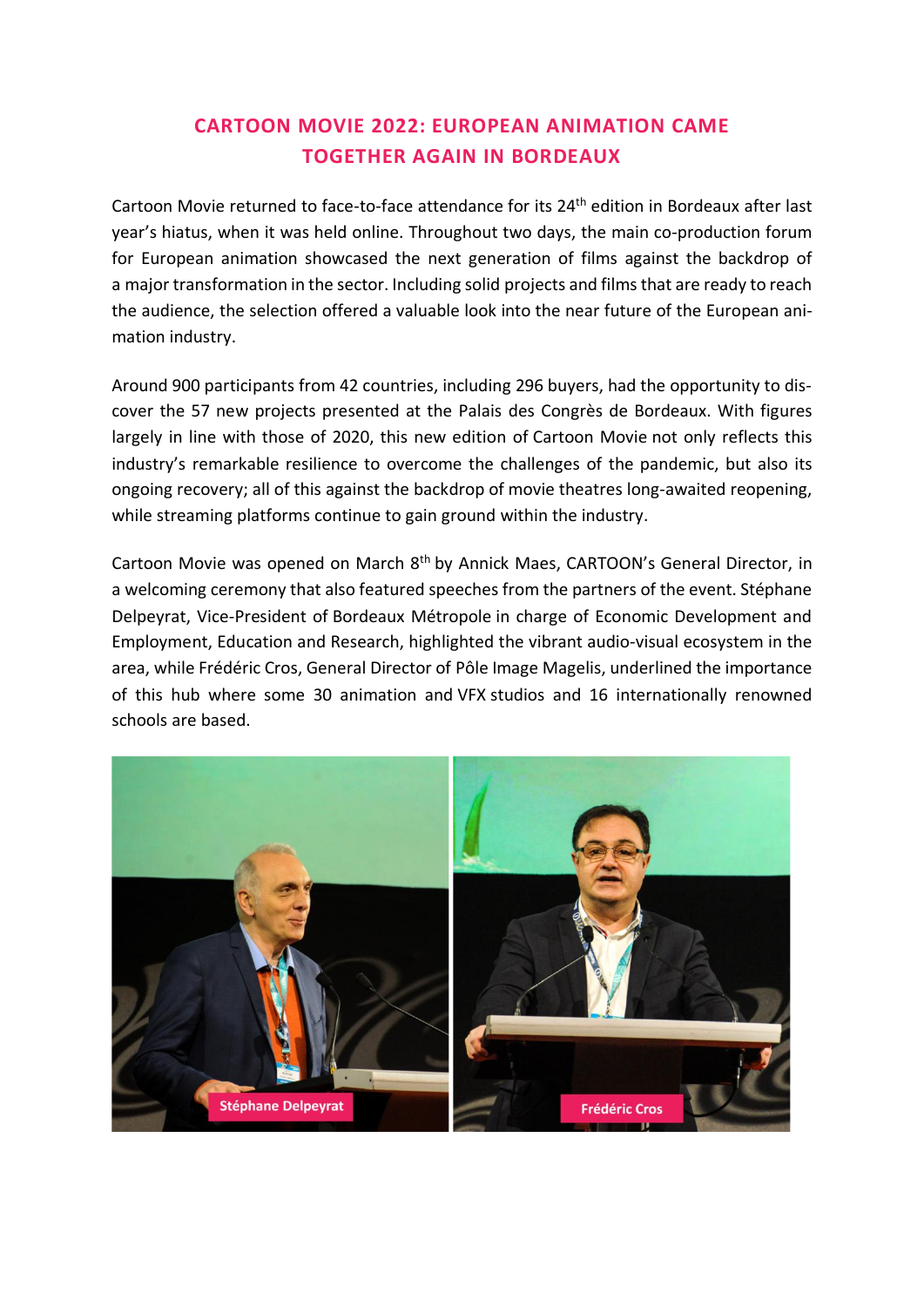Also present at the opening were Isabelle Boudineau, Vice-President of the Nouvelle-Aquitaine Region in charge of European and international affairs, who also highlighted the strength of animation in the territory, and finally came to stage producer Tonje Skar Reiersen, who was in charge of presenting this year's Cartoon Movie Spotlight on four Nordic countries: Finland, Iceland, Norway, and Sweden.



Finally, the current political situation was not overlooked at the opening of the Cartoon Movie; quite on the contrary, expressions of support for all the Ukrainian people, especially artists, animators and their families, and wishes for a prompt solution for this awful tragedy were widely heard during the welcoming ceremony as well as a stance for cooperation and call for solidarity within the animation professionals' family.

## **A WIDE & DIVERSE SELECTION**

In different stages of development, the works showcased in Bordeaux to decision-makers and professionals range from concept, in development and in production projects to finalised works ready to be released (Sneak Preview).The overall budget of the projects amounts to 266.3 million euros, while the average cost per film stands at 4.7 million euros. Together, the selected works equate to 77 hours of animation.

The 57 selected films bear witness to the wide range of themes, techniques, and graphic styles in current European animated filmmaking. Animation's diversity was reflected in the different genres of the selected projects, including drama, comedy, adventure films, science fiction, animated music features, and documentaries, among others.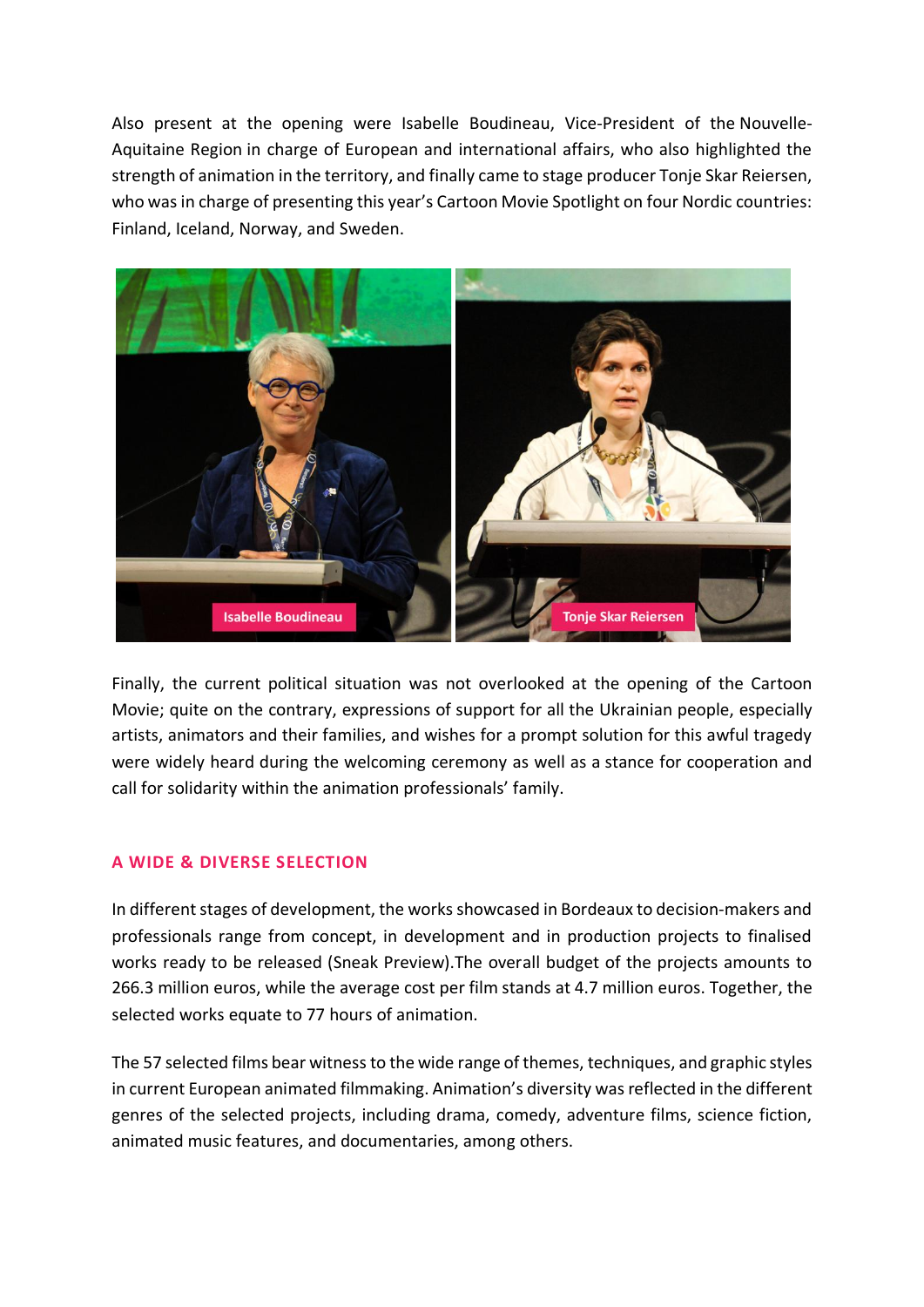The line-up featured both films for the general public and auteur-driven films. Family films remain at the top of the list with a solid 51%, while films aimed at young adults/adults grew up to 37% compared to 27% in the previous edition. Regarding animation techniques, 2D is still on top, although it is almost on a par with 3D projects.

France led the list of countries with 15 selected projects followed by Spain with 8, while Belgium and Norway stand with 5 each. Projects from Czech Republic, Denmark, Finland, Germany, Poland, Portugal, Latvia, Italy, Croatia, Greece, Hungary, Iceland, Ireland, Luxembourg, and Netherlands were also presented.

A massive 85% of the films selected in the Sneak Preview or the In Production categories have already participated in Cartoon Movie as in concept or in development projects, thus confirming the relevance of the event in promoting animation production in Europe and helping the producers all the run to have their films produced and distributed. Moreover, Cartoon Movie has grown into a hotbed of film franchises, as shown by the presentation of **"**Ploey 2"**,** "**Niko — Beyond the Northern Lights"**, and "**Black is Beltza II: Ainhoa"**, sequels of original works that were pitched at Cartoon Movie in previous years.



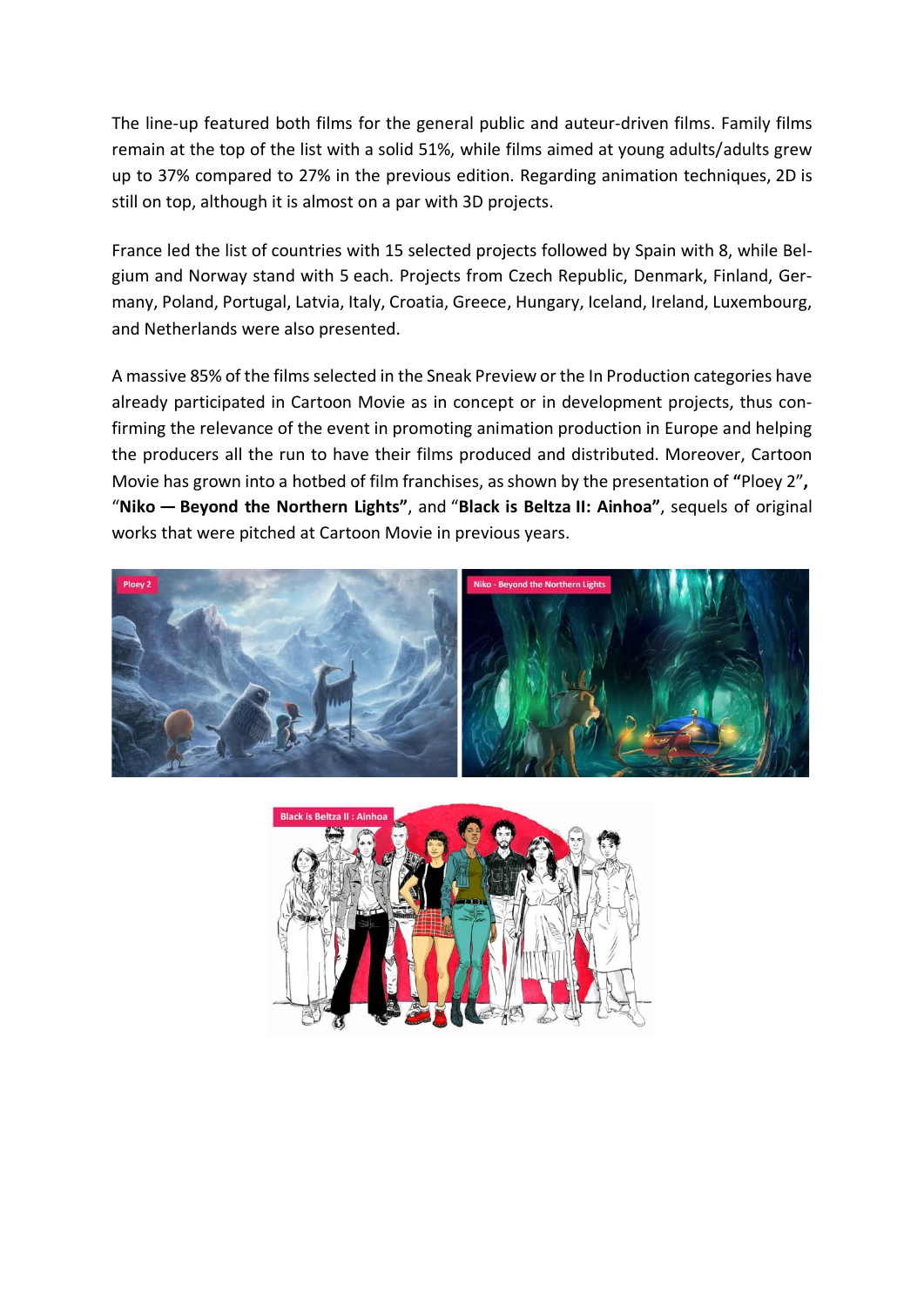# **PROJECTS THAT CAUGHT THE EYE**

After each pitch, the producers of the project receive a list of the people who attended their presentation with the aim of speeding up financing, finding co-producers and engaging international distributors. Below is the Top 10 of the in development and in production projects that received the most attention from the buyers:

- **1. "Little Caribou"** (Ireland)
- **2. "Marie-Louise"** (France)
- **3. "The Amazing Maurice"** (Germany/UK)
- **4. "Ellie and the Christmas Creep"** (Luxembourg)
- **5. "Flow"** (Latvia/France/Germany)
- **6. "Juul"** (Belgium/Germany/Spain/Netherlands)
- **7. "Sultana's Dream"** (Spain/Germany)
- **8. "Trip to Teulada"** (France/Italy)
- **9. "Just Super"** (Norway)
- **10. "Ploey 2"** (Iceland)

Whereas the Top 10 projects co-produced by two or more European countries that attracted the most attention from participants were:

- **1."Melvile"** (Belgium/France)
- **2. "Young Vincent"** (Netherlands/France)
- **3. "The Amazing Maurice"** (Germany/UK)
- **4. "Titina"** (Norway/Belgium)
- **5. "Mary Anning"** (Belgium/France/Switzerland)
- **6. "Flow"** (Latvia/France/Germany)
- **7. "Juul"** (Belgium/Germany/Spain/Netherlands)
- **8. "Starseed"** (France/Romania)
- **9. "At the Ark at 8"** (Germany/Denmark)
- **10. "Living Large"** (Czech Republic/France/Slovakia)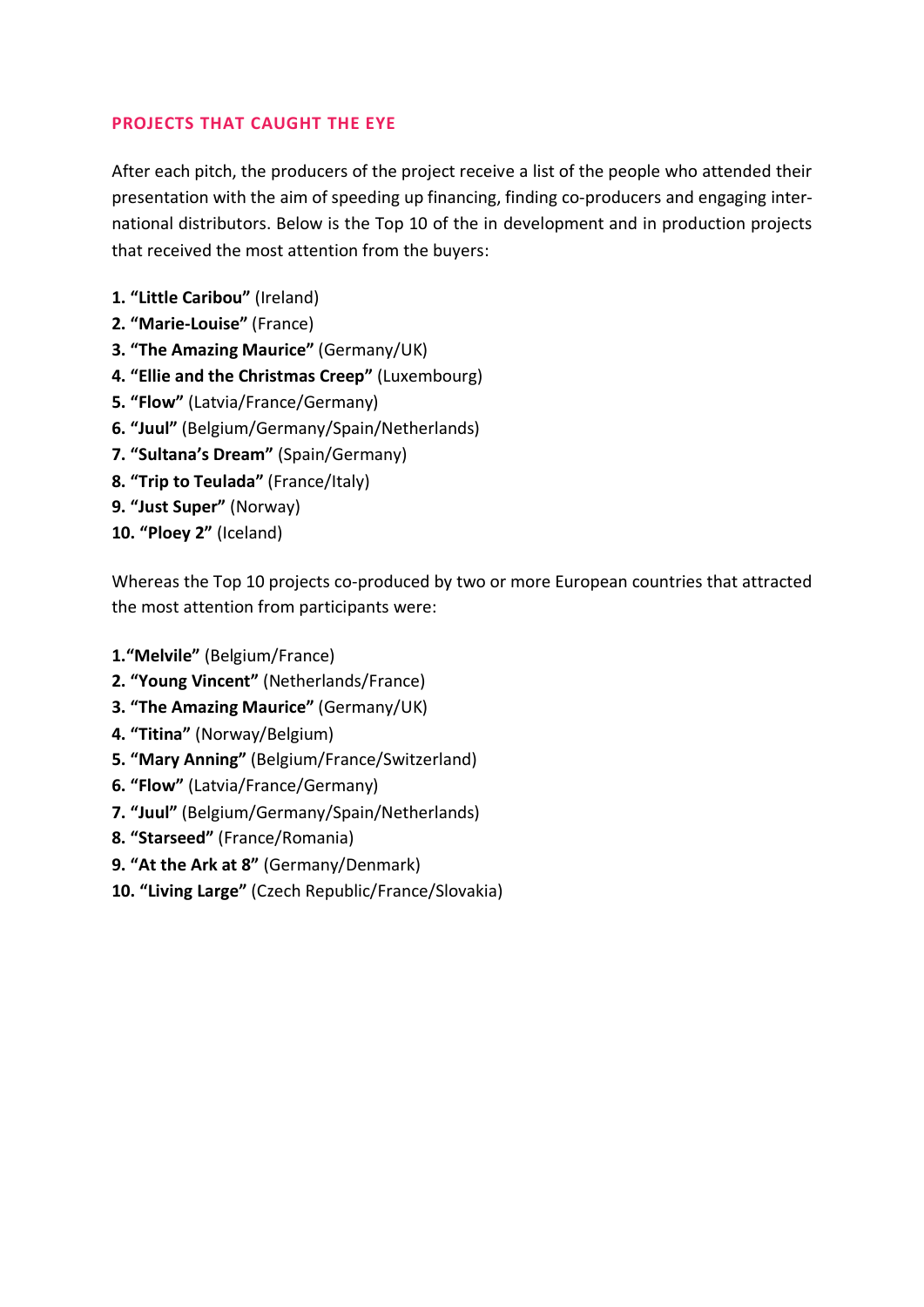## **TRENDS & HIGHLIGHTS**

Many of the trends detected in previous editions of Cartoon Movie continued to strengthen in this year's event, such as the growing number of projects inspired by books — both graphic novels and novels. **"America"** from Franz Kafka, **"In Waves"** from A.J. Dungo, **"My Father's Secrets"** from Michel Kichka, and **"Melvile"** from Romain Renard are some of the literary works adapted into animation projects, which this year accounted for a third of the selected films.



With roughly another third of the selected projects, adult animation continues to gain ground despite having limited opportunities in the distribution circuit. "**Vast Blue Antarctica", "The Migrant", "A World of their Own", "Where Did It Go Wrong?", "Eugène", "Suzanne", "Rock Bottom", "Juul", "Mars Express",** and **"Porcelain Birds"** are some of the films aimed at this target audience.



Projects by well-known directors such as Anca Damian ("**Starseed**"), Rémi Chayé ("**Fleur**"), Claude Barras ("**You're Not the One I Expected**"), and Toby Genkel ("**The Amazing Maurice**")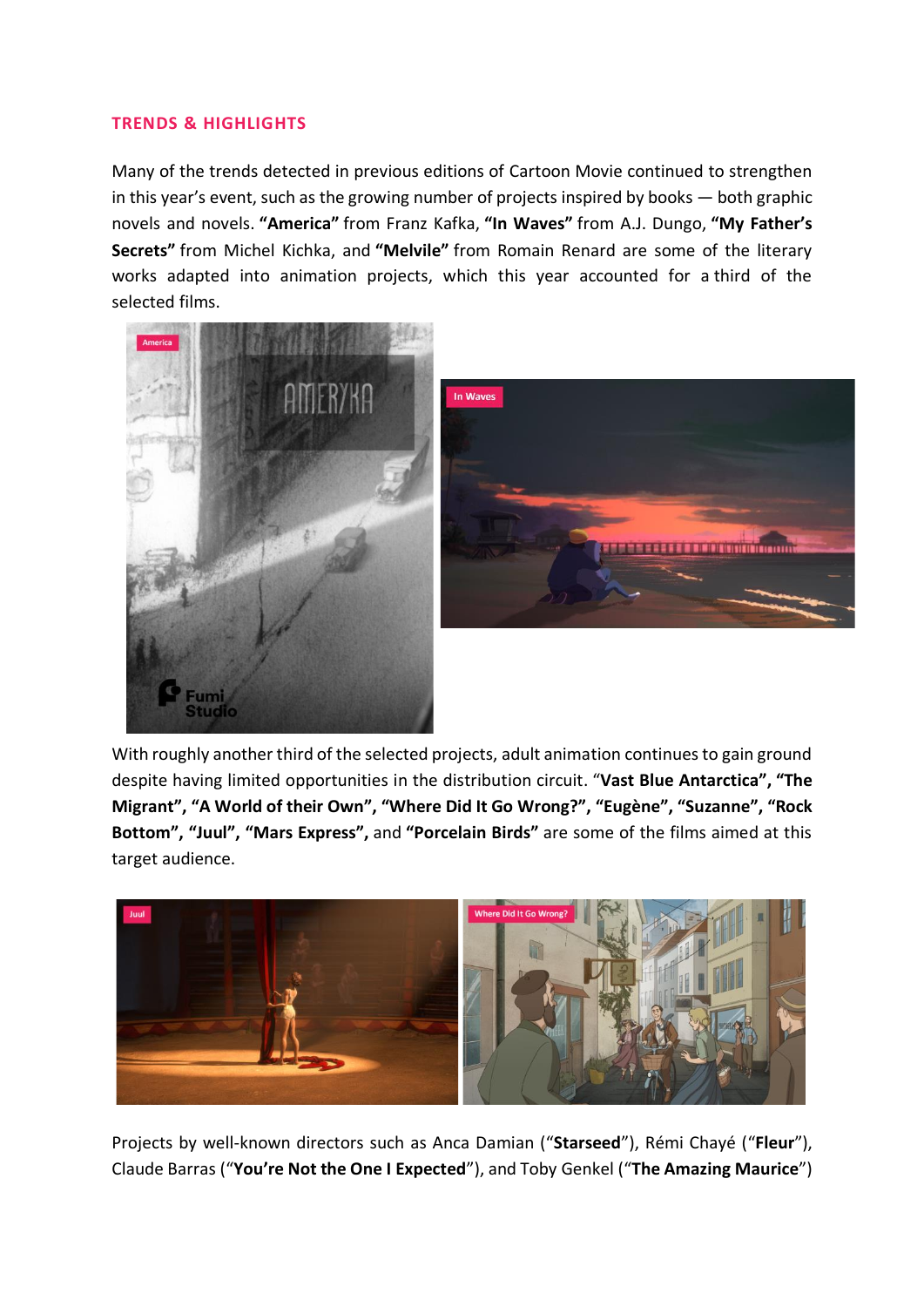were pitched at Bordeaux alongside others by up-and-coming directors, a combination which certainly strengthens the European animated industry.



Six years after the arrival of Cartoon Movie in Bordeaux, animation made in the territory is thriving. In fact, nine of the projects pitched at this year's event were made locally**: "In Waves", "Living Large", "Marie-Louise", "Mars Express", "Melvile", "My Grandfather's Demons", "Porcelain Birds", "Trip to Teulada"**, and **"Unicorn Wars".**



Every year, Cartoon Movie devotes a spotlight to a European country or region. On this occasion, Norway, Finland, Iceland, and Sweden were the spotlighted countries, which arrived in Bordeaux with a delegation of about 70 representatives, including 14 young talents, and a selection of nine projects: **"Just Super", "Magical Friends", "My True Imaginary Friend – Mr. Clutterbuck", "Niko - Beyond the Northern Lights", "Odd is an Egg", "Ploey 2", "Titina"**, and **"Valemon: the Polar Bear King".**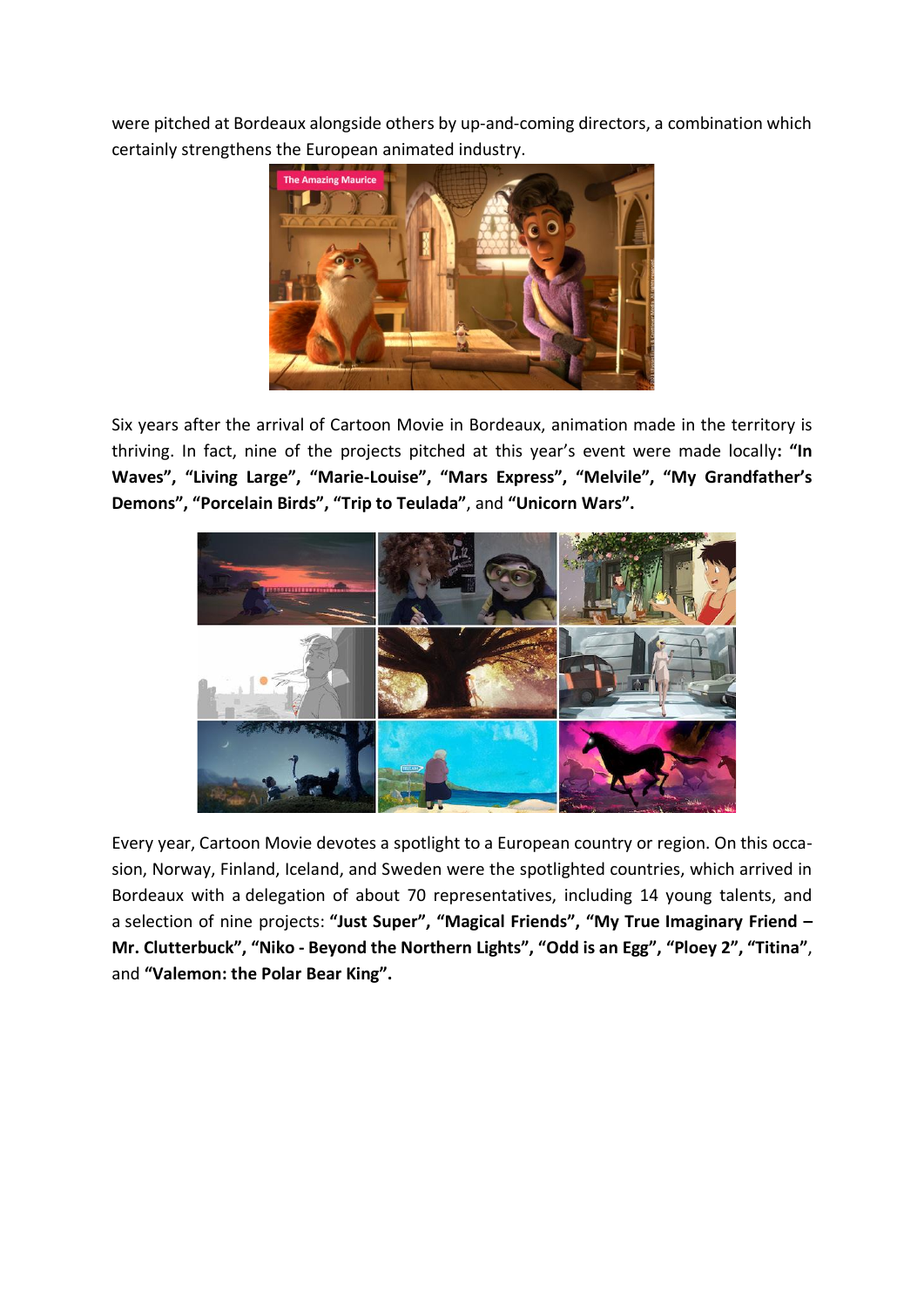

Besides the pitches, Cartoon Movie also held **Animation & Transmedia**, an initiative aimed at building bridges and creating synergies between the transmedia and animation industries; and the **Coaching Programme**, a training event involving students from 9 animation schools in Bordeaux and the Nouvelle-Aquitaine Region and about 15 students from three Nordic animation schools.

## **TRIBUTES & EURIMAGES AWARD**

With the aim of recognising the outstanding work by European animation professionals over the previous year, Cartoon Movie participants vote for the **Cartoon Tributes** winners in their three categories.

Recognised as **Director of the Year** for the animated documentary "**Flee", Jonas Poher Rasmussen** has his feature already made history by scoring three Oscar nominations. The film is a co-production between Denmark, France, Sweden, and Norway. The **Producer of the Year** Tribute went to the team of "**Even Mice Belong in Heaven"**, directed by Denisa Grimmová & Jan Bubeníček, and co-produced by Czech Republic's **Fresh Films**, France's **Les Films du Cygne,** Slovakia's **Cinemart**, and Poland's **Animoon**. Finally, **Charades** was recognised as **Distributor of the Year**; based in Paris, this sales and co-production company's catalogue includes animation movies from all over Europe, including "Marona's Fantastic Tale", "The Queen's Corgi", and "I Lost My Body".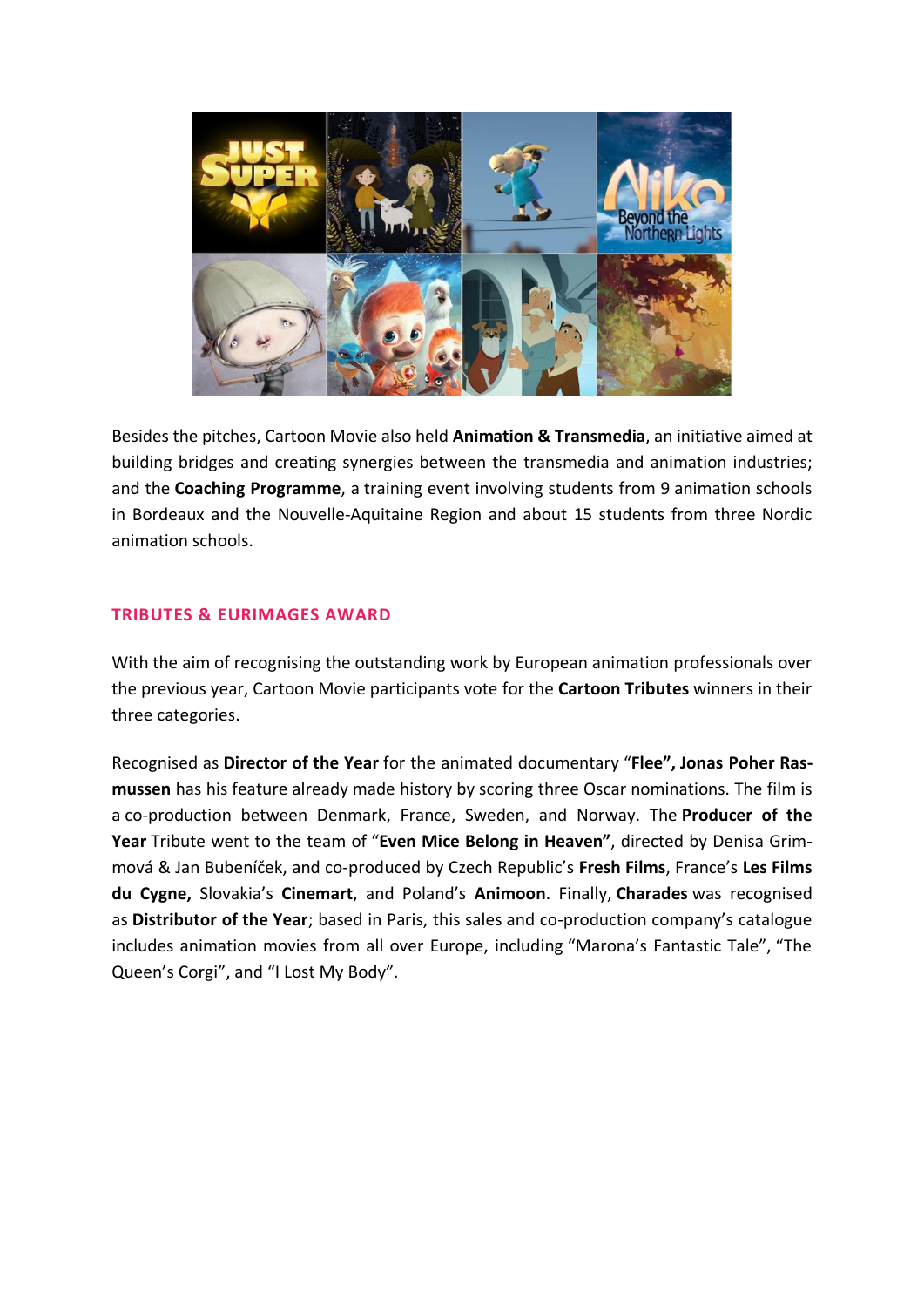

*From left to right: Laura Irvine (Sun Creature), Jean-François Le Corre (Vivement Lundi !), Mathieu Courtois (Vivement Lundi !), Amy Spalletta (Sun Creature), Pierre Mazars (Charades), Carole Baraton (Charades), Yohann Comte (Charades), Grzegorz Waclawek (Animoon), Alexandre Charlet (Les Films du Cygne)*

Also awarded during the Cartoon Movie, the **Eurimages Co-Production Development Award** went to **"Melvile",** directed by Romain Renard & Fursy Teyssier and produced by Need Productions (Belgium) along with Creative Touch Studios and Special Touch Studios (France). With a cash prize of 20,000 euros, this award was created to promote the Council of Europe's Eurimages Fund's role in encouraging international co-production from the initial stages of a project. The winning project was chosen from among eight finalists by a jury composed of Emma Scott (Screen Ireland – Ireland), Frédéric Corvez (Urban Group – France), and Rose-Marie Strand (Folkets Bio – Sweden).



*From left to right: Sébastien Onomo (Special Touch Studios), Anne-Laure Guégan (Need Productions), Romain Renard (Creative Touch Studios), Fursy Teyssier (Creative Touch Studios)*